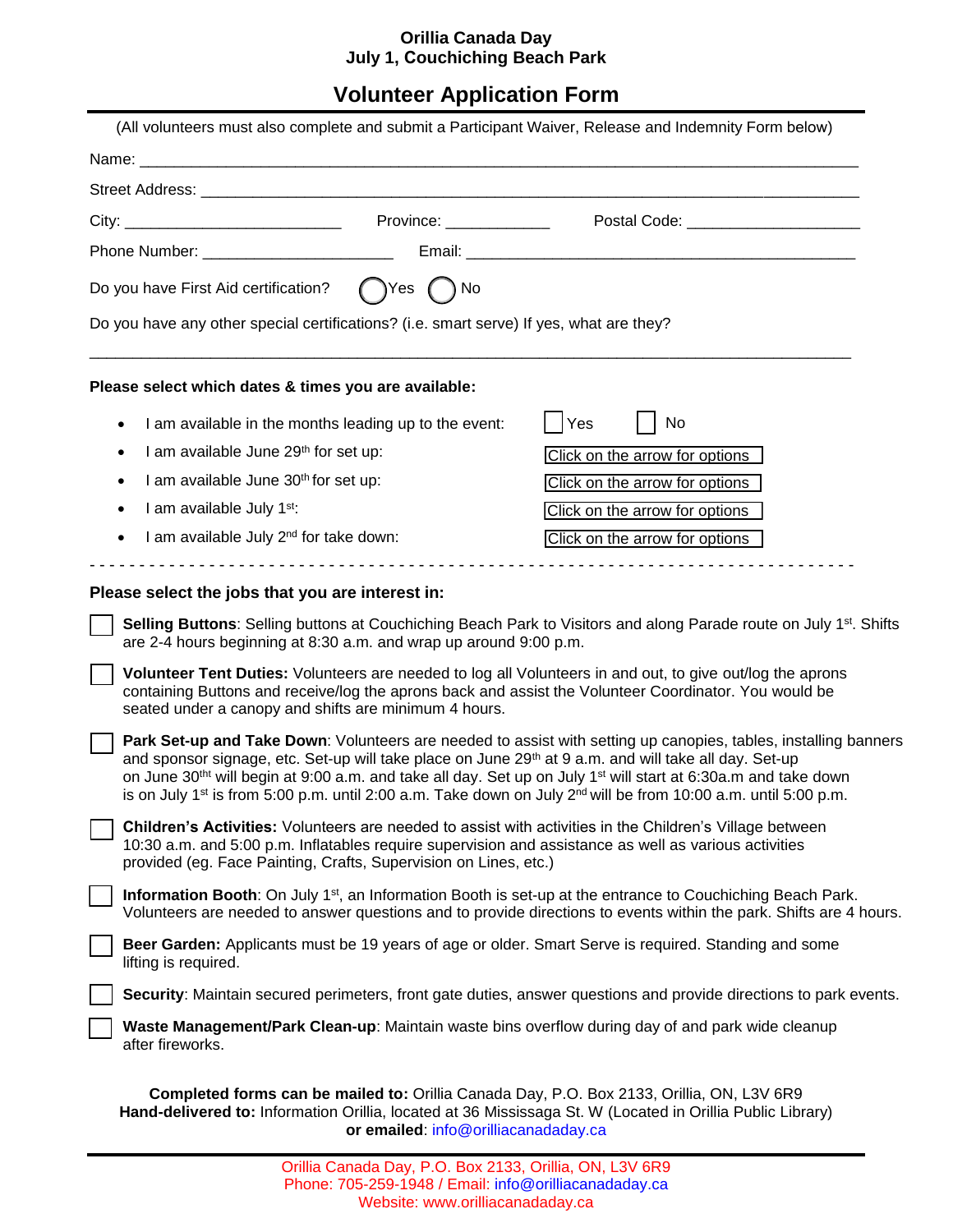### **Orillia Canada Day Inc. Couchiching Beach Park**

## **PARTICIPANT WAIVER, RELEASE AND INDEMNITY**

| Organization: (If Applicable) <b>contained a set of the set of the set of the set of the set of the set of the set of the set of the set of the set of the set of the set of the set of the set of the set of the set of the set</b> |                                  |                                |
|--------------------------------------------------------------------------------------------------------------------------------------------------------------------------------------------------------------------------------------|----------------------------------|--------------------------------|
|                                                                                                                                                                                                                                      |                                  |                                |
|                                                                                                                                                                                                                                      | Province: <u>_______________</u> | Postal Code: _________________ |
| Phone Number: The Contract of the Contract of the Contract of the Contract of the Contract of the Contract of the Contract of the Contract of the Contract of the Contract of the Contract of the Contract of the Contract of        |                                  |                                |

1. I am aware that my participation in the Orillia Canada Day events, **including but not limited to being a Canada Day Volunteer, participating in the Wheely Great Parade, in the Orillia`s Got Talent Contest, and in the Canada Day Parade (the "events")**, involves many inherent risks, dangers, and hazards, including but not limited to trip and fall injuries involving both Couchiching Beach Park permanent fixtures and equipment brought in for the purposes of the events, collisions between motor vehicles and/or pedestrians, exposure to extreme weather including heat and sun, assault or confrontation with other spectators, participants, or volunteers, animal bites or scratches, travelling to or from these events, the failure to act safely or within ones own ability or within designated areas, negligence of other participants, volunteers, attendants, or spectators, and negligence on the part of Orillia Canada Day Inc., its officers, agents, directors, servants or employees, and all other organizers, volunteers, sponsors, representatives, their agents and employees and any other person or organization assisting in these events. I am also aware that the risks, dangers, and hazards referred to above may be exacerbated by the consumption of alcohol by myself and/or other participants, volunteers, attendants, and spectators. I freely accept and fully assume all such risks, dangers and hazards and the possibility of personal injury, death, property damage or loss resulting therefrom.

2. In consideration of the permission to take part in the events offered by Orillia Canada Day Inc., I hereby release, waive and forever discharge Orillia Canada Day Inc., its officers, agents, directors, servants or employees, and all other organizers, volunteers, sponsors, representatives, their agents and employees and any other person or organization assisting in these events from all claims, demands, damages, costs, expenses, actions and causes of action, whether in law or equity, in respect of death, injury, loss or damage to my person or property howsoever caused, arising or to arise by reason of my participation in, whether as a spectator, participant, attendant, or volunteer, or travelling to or from, this event.

3. I further state that I am in proper physical and mental condition to participate in the events and am aware that participation could, in some circumstances, result in physical injury to myself or others.

4. I hereby undertake to hold and save harmless and agree to indemnify Orillia Canada Day Inc., its officers, agents, directors, servants or employees, and all other organizers, volunteers, sponsors, representatives, their agents and employees and any other person or organization assisting in these events from any and all liability incurred by any or all of them arising as a result, or in any way connected with my participation, whether as a spectator, participant, attendant, or volunteer.

5. By signing this form, I hereby give my consent to Orillia Canada Day Inc., that photographs and or digital images of me may be taken and used for advertisement, news releases, printed publication, posters, or on the Orillia Canada Day Inc. website. I agree that my name may be used in descriptive text in connection with the image(s). I authorize the use of these images without compensation to me. All negatives, prints, and digital reproductions shall be the property of the Orillia Canada Day Inc.

#### **BY SIGNING THIS FORM, I ACKNOWLEDGE HAVING READ, UNDERSTOOD AND AGREED TO THIS WAIVER, RELEASE AND INDEMNITY.**